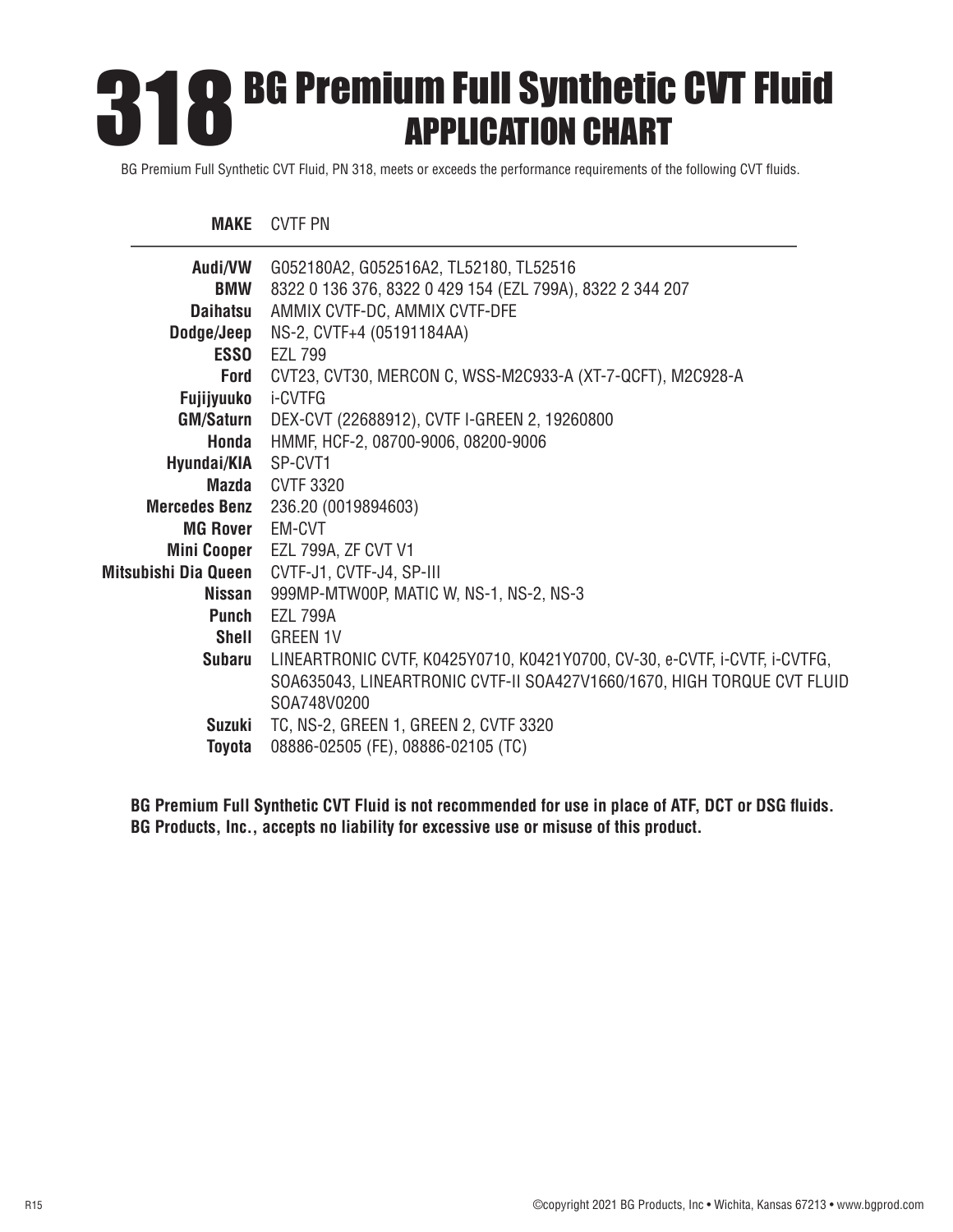# **Revision date** 3-22-21

# **Revisions** Added to BMW

- 8322 2 344 207

- **6-29-20 Added to Nissan** - 999MP-MTW00P
- **2-14-20 Added to Nissan** - MATIC W
- **6-12-19 Added to Audi/VW** - TL52516

 **Updated on Daihatsu**

- AMIX TO AMMIX

### **Updated/Added on Ford**

- XT-7-QCFT (put in paranthesis after WSS-M2C9330A

- M2C928-A

 **Added Fujijyuuko**

- I-CVT FG

 **Added MG Rover**

- EM-CVT

 **Added to Mercedes Benz**

- (0019894603)

 **Added to Mitsubishi Dia Queen**- SP-III

# **Added to Subaru**

- I-CVTFG
- "LINEARTRONIC" BEFORE "CVTF-II SOA427V1660" AND "1670" AFTER

# **Removed from Subaru**

- HIGH TORQUE CVTF-LV S0A427V0300

- **2-6-19 Added to Subaru**- SOA427V1670, High Torque CVTF-LV SOA427V0300
- **8-8-18 Update Product Name** - to BG Premium Full Synthetic CVT Fluid
- **3-9-18 Change to Honda** - ADDED 08200-9006
- **8-1-17 Change to Subaru** - ADDED CVTF-II SOA427V1660, HIGH TORQUE CVT FLUID SOA748V0200
- **6-9-17 Change to Subaru** - ADDED SOA635043
- **3-12-17 Change to Subaru** - ADDED K0421Y0700